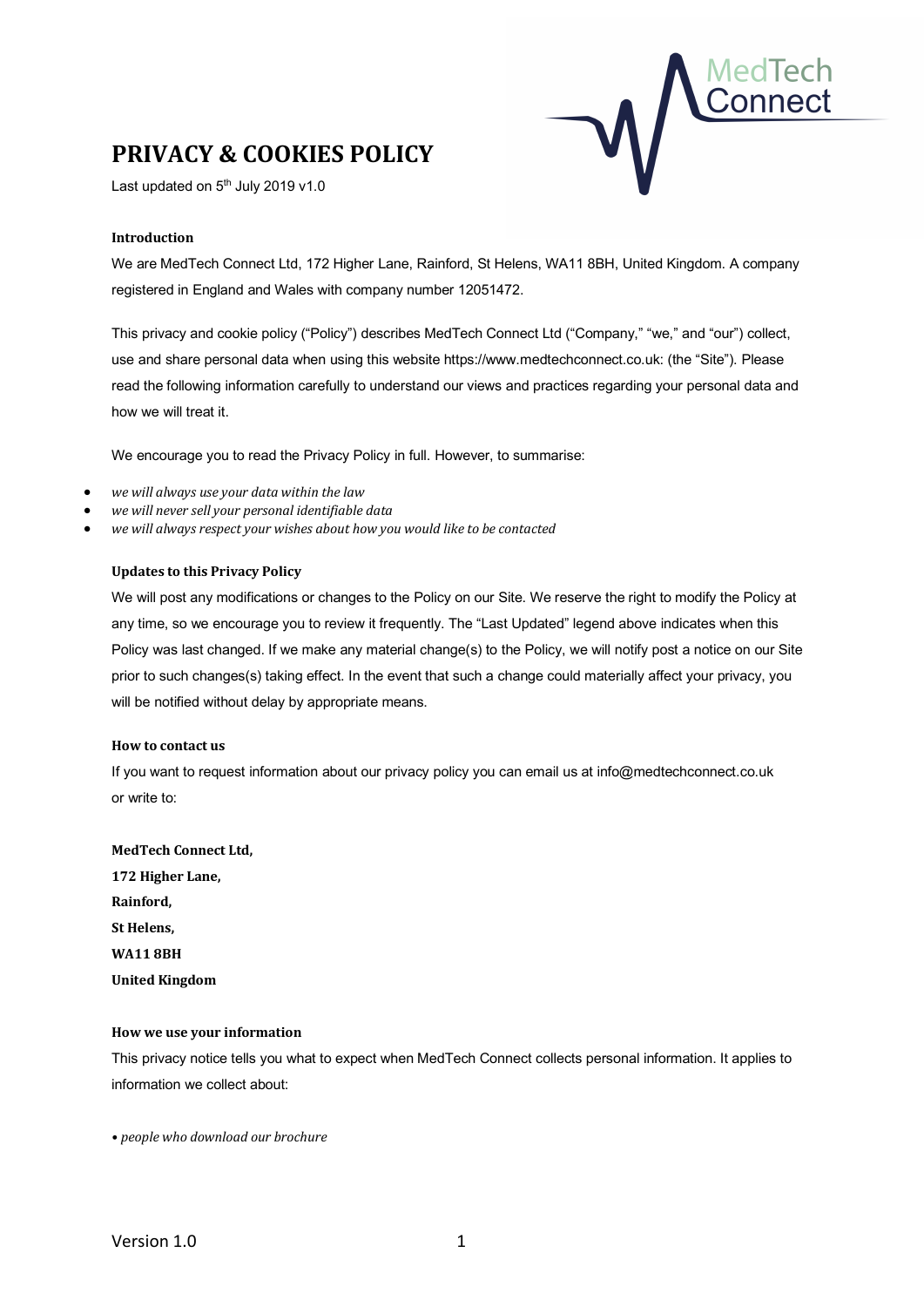*• visitors to our website*

*• NHS Digital Hospital Episode Statistics (HES) data*



## **Visitors to our websites**

When someone visits this site we use a third party service, Wix Visitor Analytics, to collect standard internet log information and details of visitor behaviour patterns. We do this to find out things such as the number of visitors to the various parts of the site. This information is only processed in a way that does not identify anyone. We do not make, and do not allow Wix to make, any attempt to find out the identities of those visiting our website. If we do want to collect personally identifiable information through our website, we will be up front about this. We will make it clear when we collect personal information and will explain what we intend to do with it.

## **Wix.com**

We use a third-party service, Wix.com, to publish our website. This site is hosted at Wix.com. We use a standard Wix.com application to collect anonymous information about users' activity on the site, for example the number of users viewing pages on the site, to monitor and report on the effectiveness of the site and help us improve it. Wix.com requires visitors that want to post a comment to enter a name and email address. For more information about how Wix.com processes data, please visit https://www.wix.com

## **People who email us**

We will also monitor any emails sent to us, including file attachments, for viruses or malicious software. Please be aware that you have a responsibility to ensure that any email you send is within the bounds of the law.

## **Your rights**

Under the General Data Protection Regulation (GDPR) and the Data Protection Act 2018 (DPA), you have rights as an individual that you can exercise in relation to the information we hold about you.

## **Access to personal information**

MedTech Connect Ltd tries is open as it can be in terms of giving people access to their personal information. Individuals can find out if we hold any personal information by making a 'subject access request' under the Data Protection Act 1998. If we do hold information about you we will:

- *• give you a description of it;*
- *• tell you why we are holding it;*
- *• tell you who it could be disclosed to; and*
- *• let you have a copy of the information in an intelligible form.*

To make a request to MedTech Connect Ltd for any personal information we may hold you need to put the request in writing to the address provided on page 1 of this document.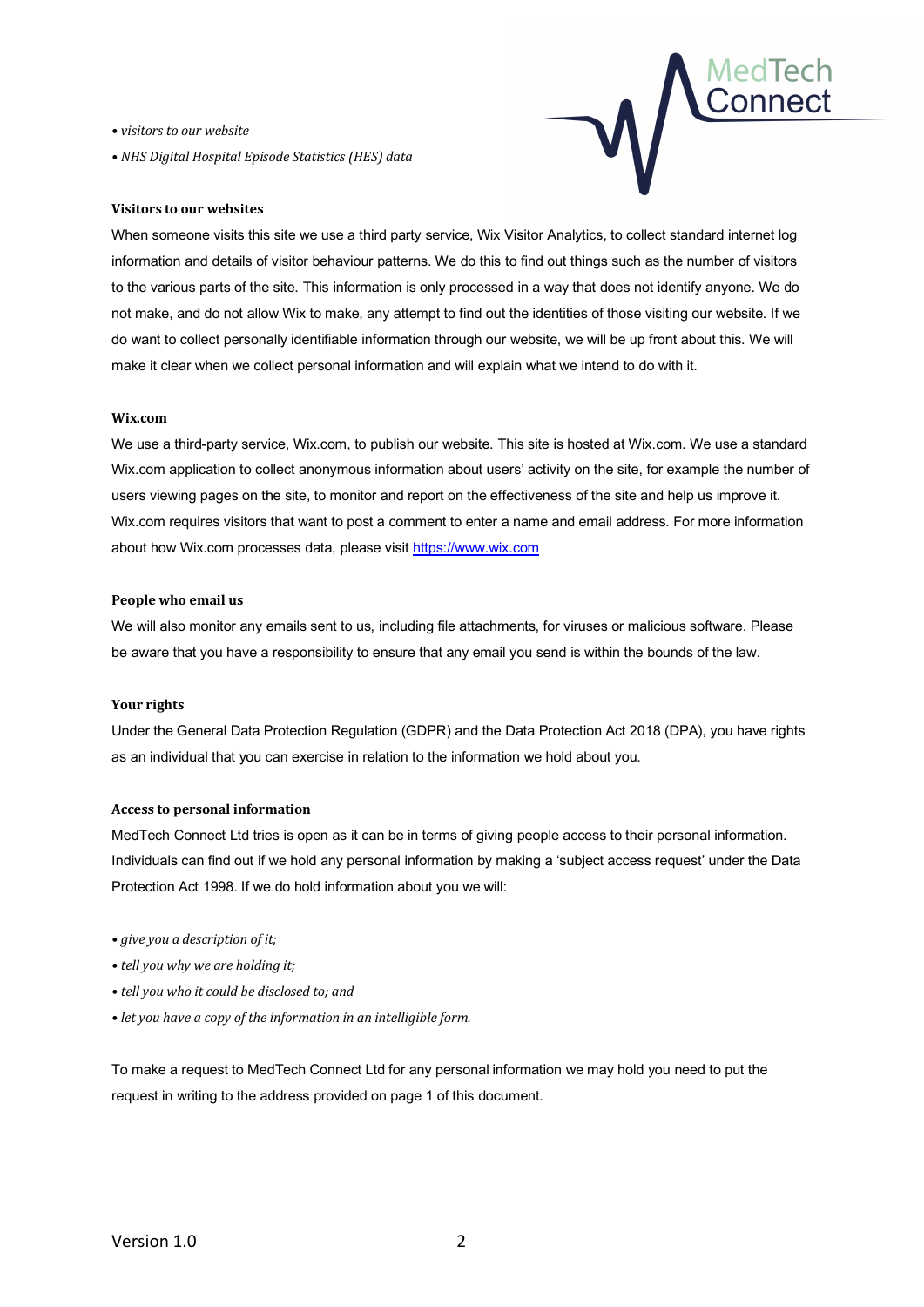

If you agree, we will try to deal with your request informally, for example by providing you with the specific information you need over the telephone.

If we do hold information about you, you can ask us to correct any mistakes.

## **Disclosure of personal information**

In most circumstances we will not disclose personal data without consent. The exceptions to this are;

• circumstances where we can pass on personal data without consent for example, to prevent and detect crime and to *produce anonymised statistics;*

*• our instructions to staff on how to collect, use and delete personal data; and*

*• how we check that the information we hold is accurate and up to date.*

## **Links to other websites**

This privacy notice does not cover the links within this site linking to other websites. We encourage you to read the privacy statements on the other websites you visit.

#### **Your rights**

You have the right to:

Access the personal data which the Company holds about you. This is called a Subject Access Request (SAR) and can be made by calling us directly, or in writing via email to info@medtechconnect.co.uk or to the address as provided on page 1.

You may use this process to exercise your right to:

- Have your personal data rectified if it is inaccurate or incomplete.
- Request that we erase information we hold about you.
- Restrict the processing of your personal data, for example ask us not to contact you.
- Object to the processing of your data for specific purposes such as communications or direct marketing.
- Ask for the transfer of your data electronically to be provided to a third party (data portability)

## **NHS Digital Hospital Episode Statistics (HES) data**

DAUK is the Data Controller and a Data Processor of NHS Hospital Episode Statistics (HES) data provided under a formal Data Sharing Agreement with NHS Digital.

Hospital Episode Statistics (HES) is a data warehouse containing details of all admissions, outpatient appointments and A and E attendances at NHS hospitals in England. See NHS Digital and DARS for further details.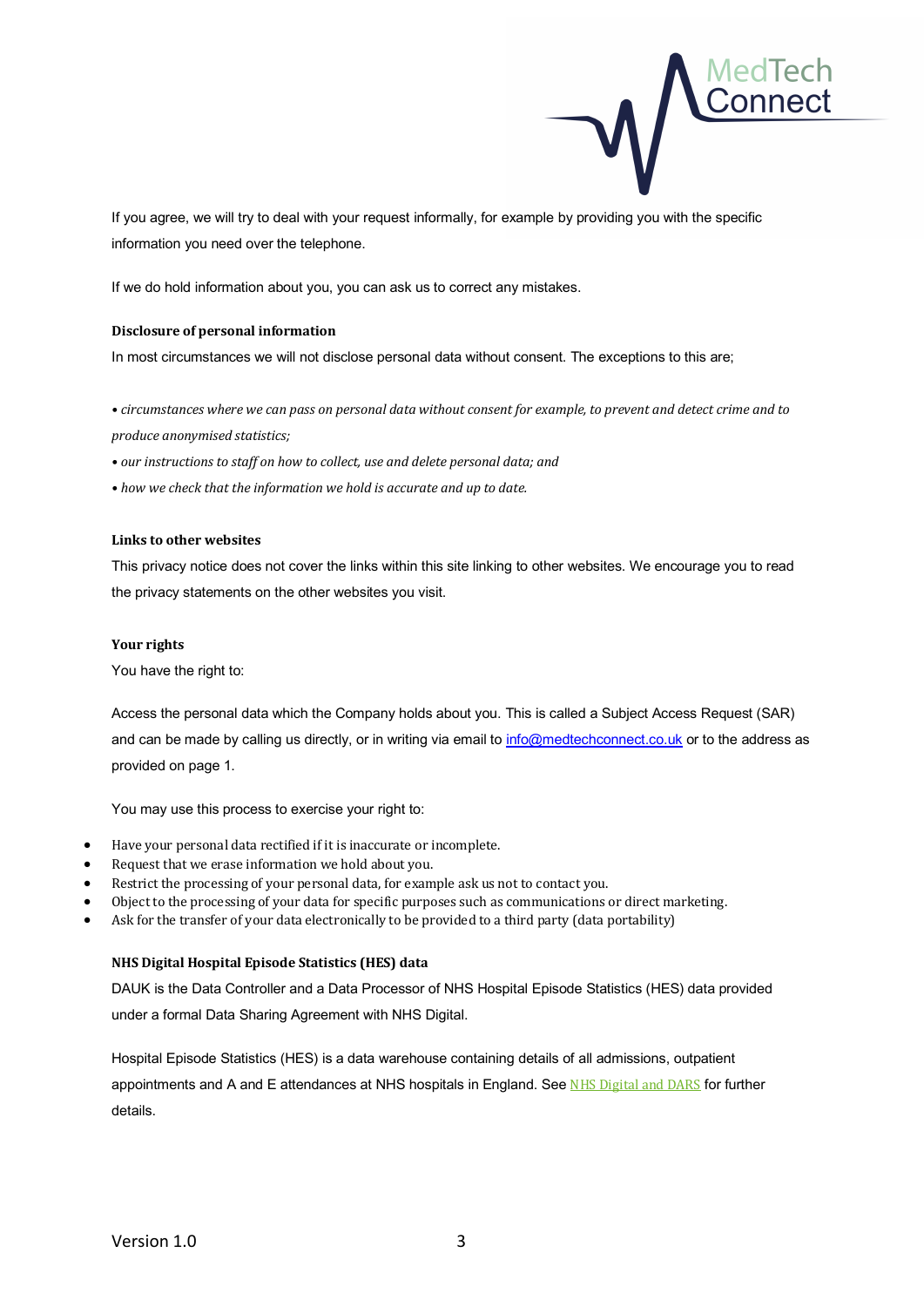

## **Lawful basis for processing**

We receive and process this data as a result of the Data Sharing Agreement with NHS Digital and our legitimate interest in conducting scientific and statistical research in order to enable medical device providers to achieve NICE approvals and accreditation and subsequent NHS Adoption, and thus positively impact patients, NHS Trusts and the wider NHS health system.

This is covered under GDPR as the most appropriate lawful basis for processing under Article 6 being "Legitimate interest"; coupled with Article 9 condition: – Article 9(2) (j) following a formal assessment to ensure that this meets the purpose, necessity and balancing test criteria

The preparation and delivery of the bespoke anonymised, aggregated dataset to any medical device manufacturer is only processed; following a formal approval process to ensure it meets the Purpose, Necessity and balancing test criteria for each particular recipient.

The NHS HES data we receive is pseudonymised special category "health data" and non-identifiable; which means individuals cannot be identified from the data.

We never give direct access to unprocessed NHS HES data to any third parties. We do aggregate and anonymise the data at appropriate levels level in accordance with the NHS Digital HES Analysis Guide Methodology to provide insight and build analytical models into bespoke data sets. These are provided to medical device manufacturers following formal external approval process to ensure the requirements for purpose and benefit are met.

## **Benefits**

We are able to identify where new technologies could replace the current standard of care and show significant benefits to patients, providers and payers of care.

## **Retention period**

The HES data sets containing the pseudonymised data are retained for four (4) years after which they are securely destroyed. These data sets are downloaded stored and processed securely in conformance with the NHS Digital Toolkit requirements and the Data Sharing Agreement conditions.

## **Optout from NHS HES data**

DAUK only has access to pseudonymised NHS HES data for the past four years and cannot remove individuals from the datasets. Should you wish to request that your data is removed from future datasets, then please visit NHS Digital Opting Out Choices for more information about how to opt out of your data being shared. You also have the right to lodge a complaint with the Information Commissioner's Office: